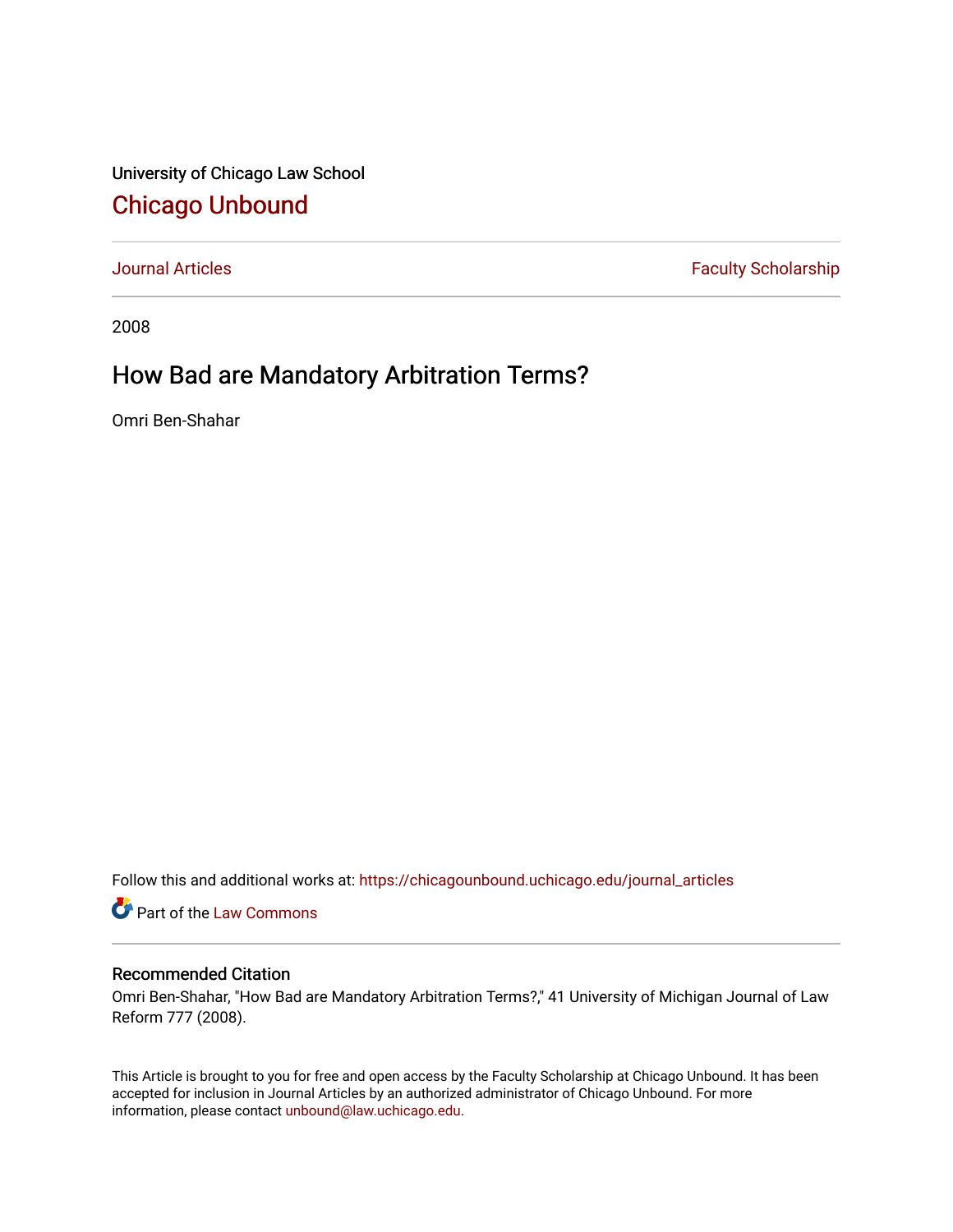## Omri Ben-Shahar\*

There is a new bad boy in the contract law block: the *mandatory arbitration clause.* Increasingly pervasive in the boilerplate portion of mass contracts, the mandatory arbitration clause controls the manner **by** which aggrieved parties can vindicate their rights, and-according to a widely held view--effectively diminishes access to justice.

Arbitration, a type of ADR, is surely a cheaper method, compared to litigation, to resolve contractual disputes. It may be a bit crude in terms of administering ex-post justice, but it is accessible, relatively simple and procedurally-light. Many standard form contracts issued to consumers and employees now require arbitration as a mandatory forum to resolve disputes with the seller, service provider, or employer. But parallel to the rise of the mandatory arbitration clause, we are witnessing a counter-movement among commentators and in many courts, condemning this practice as unconscionable.

There is **by** now plenty of legal thought on the question of whether mandatory arbitration is an unconscionable commercial practice.' This line of inquiry explores the opportunities that **ag**grieved individuals have to vindicate their legal rights through arbitration. It tries to draw a line between types of arbitration procedures that are legitimate and ones that are unconscionable. It focuses on factors like the cost of filing a claim for arbitration, the types of remedies individuals can get through arbitration, the location of the arbitration proceedings, and the ability to aggregate claims.

But while much legal attention has been directed to resolving this unconscionability question and to mapping the various answers that come out in court decisions almost daily, less attention has been directed to the more fundamental issue: is arbitration indeed worse for individuals? Could it be that arbitration is actually a better regime, ex ante, for aggrieved claimants? Do they fare better in arbitration?

**<sup>\*</sup>** Kirkland **&** Ellis Professor of Law and Economics, University of Michigan, Ann Arbor, **MI** 48104

*<sup>1.</sup>* See, e.g., **EDWARD BRUNET ET AL., ARBITRATION LAW IN AMERICA: A CRITICAL** As-**SESSMENT** 141-154 **(2006).**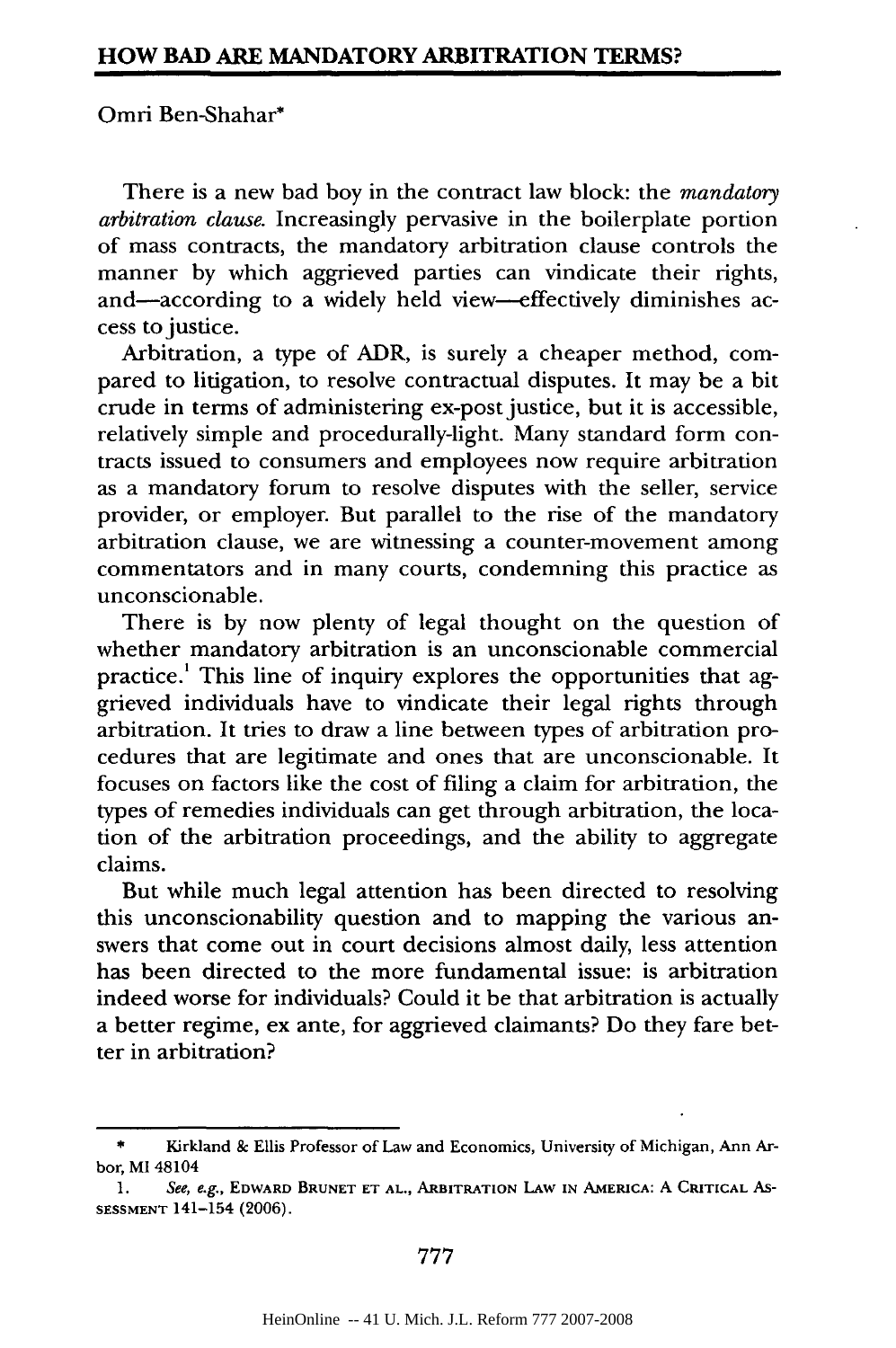In much of the legal commentary, arbitration terms are denounced as "the Yellow Dog Contract of the 1990's,"<sup>2</sup> a "monster,"<sup>3</sup> and that as a result of them "large areas of U.S life and commerce have silently been insulated from the lawsuit culture."<sup>4</sup> It is striking, though, that courts which make policy decisions condemning or approving of arbitration do so with very little reference to any empirical grounding. To illustrate the paucity of empirical knowledge, compare these two statements in two prominent court decisions. The first was made in the leading California Supreme Court case *Armendariz v. Foundation Health Psychcare*,<sup>5</sup> in which the court decided that a mandatory arbitration clause was unconscionable. Underlying the decision was a conjecture voiced by the court that arbitration is an unfavorable forum for employees to vindicate their claims, because they win less. Empirically, the court noted, " [v] arious Studies show that arbitration is advantageous to employers not only because it reduces the costs of litigation, but also because it reduces the size of the award that an employee is likely to get, particularly if the employer is a 'repeat player' in the arbitration system."'

The court cited, in making this empirical generalization, two published scholarly studies.

The second statement was made in another leading case, the Seventh Circuit's decision in *Oblix, Inc. v. Winiecki*,<sup>7</sup> in which the court decided to enforce a mandatory arbitration clause and referred the case to arbitration. Here, underlying the decision was an opposite conjecture, that employees are better able to vindicate their claims through arbitration. Empirically, the court noted,

Employees fare well in arbitration with their employersbetter by some standards than employees who litigate, as the lower total expenses of arbitration make it feasible to pursue smaller grievances and leave more available for compensatory awards. ... Perhaps this is why unions find arbitration so attractive and insist that employers agree to this procedure.<sup>8</sup>

<sup>2.</sup> Katherine Van Wesel Stone, *Mandatory Arbitration of Individual Employment Rights: The YellowDog Contract of the 1990s,* 73 **DENV.** U. L. REv. 1017, 1017 (1996).

<sup>3.</sup> David S. Schwartz, *Enforcing Small Print to Protect Big Business: Employee and Consumer Rights Claims* in *the Ages of Compelled Arbitration,* 1997 Wisc. L. REv. 33, 36 (1997).

<sup>4.</sup> Patti Waldmeir, *How America is PrivatizingJustice* **by** *the Back Door,* **FINANCIAL TIMES,** June 30, 2003, at 12.

<sup>5. 6</sup> **P.3d** 669 (Cal. 2000).

<sup>6.</sup> *Id.* at 690.

<sup>7. 374</sup> **F.3d** 488 (7th Cir. 2004).

<sup>8.</sup> *Id.* at 491.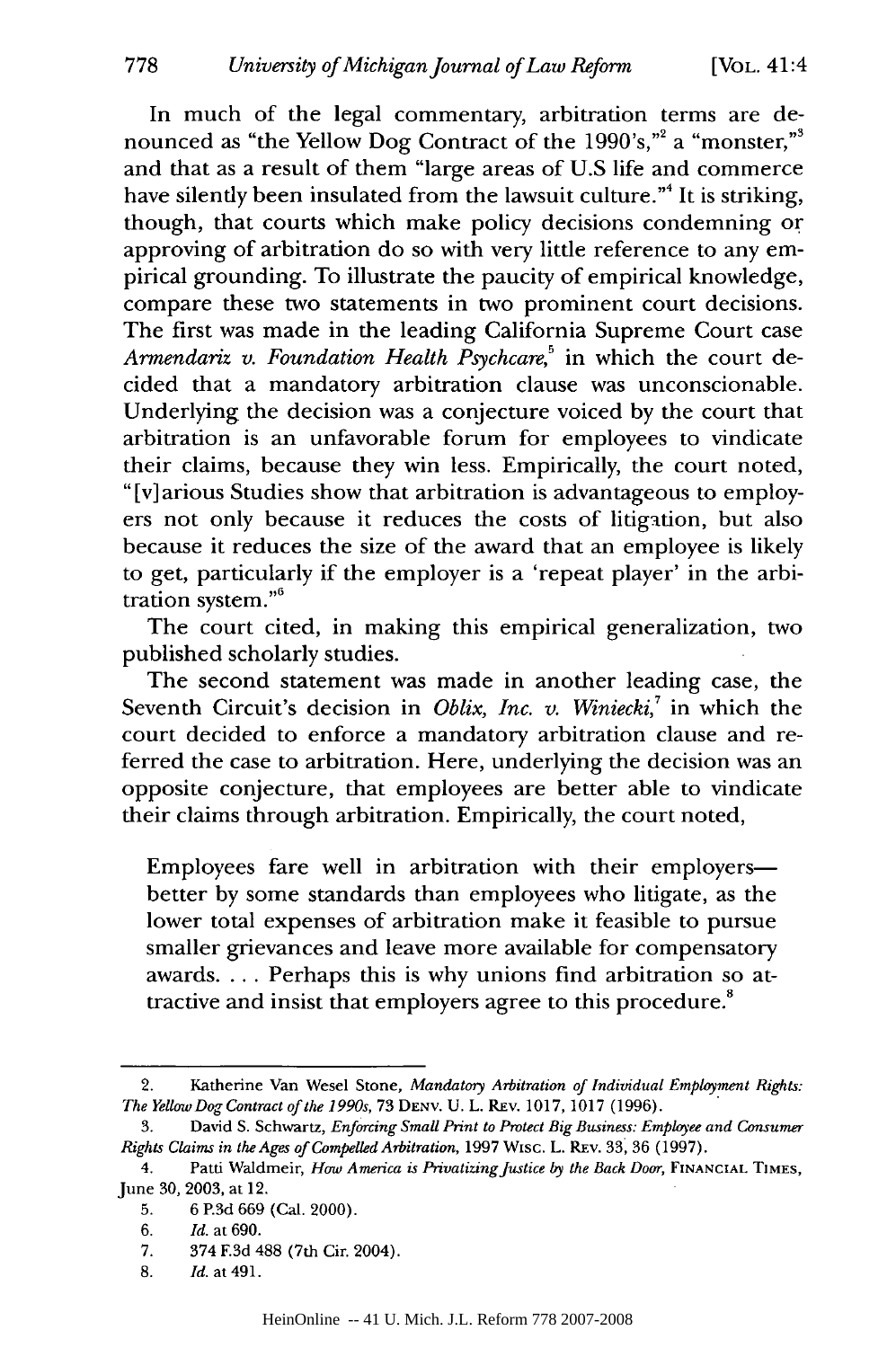The court cited, as a reference for this empirical generalization, one published study.

Surely, one's view about the empirical reality of arbitration-on how well claimants fare relative to litigation-is not the only relevant factor in evaluating the legality of arbitration clauses. For example, one might think that arbitration is bad but that arbitration clauses cannot be vacated under state contract law or the Federal Arbitration Act. But it is striking that many of the attempts to justify the competing views on legality are based on alleged empirical underpinnings. Unfortunately, these underpinnings have not been fully developed to provide the desired foundations. We simply do not know enough facts to pass a judgment on arbitration as a mandatory procedure.

This symposium aims at strengthening the empirical basis of the debate over arbitration clauses. The four articles included all pursue the same question: Do we know whether arbitration is better or worse for individual claimants, relative to litigation? The four articles approach this question without ideological priors, with various methodologies and with different strategies on how to collect clues.

In the first article, *Mandatory Arbitration: Why It's Better Than It Looks,<sup>9</sup>*Theodore St. Antoine surveys much of the literature on arbitration in employment settings. He argues that, based on cost data, arbitration is the only practical venue for low-paid aggrieved employees. Arbitration does eliminate some remedies which are potentially available in litigation, but renders the remaining remedies more accessible and effective. Still, St. Antoine's empirical analysis suggests that the problems with arbitration can best be resolved, not by a preference for litigation, but rather by minimal due process assurances.

The next two articles provide a broad overview of the entire existing stock of empirical studies. Each of these two articles tackles a different empirical puzzle. In *Arbitration Costs and Forum Accessibility: Empirical Evidence,'°* Christopher Drahozal provides a comprehensive and critical assessment of the accessibility issue: Is arbitration less accessible, due to upfront filing costs, relative to litigation? Or is it more accessible, due to the relatively quicker resolution of the dispute? The answer, it turns out, is more nuanced and more interesting than some have perceived it, and depends on factors that the analysis in the article makes explicit.

<sup>9. 41</sup> U. MICH.J. L. REFORM 783 (2008).

<sup>10. 41</sup> U. MICH.J. L. **REFORM** 813 (2008).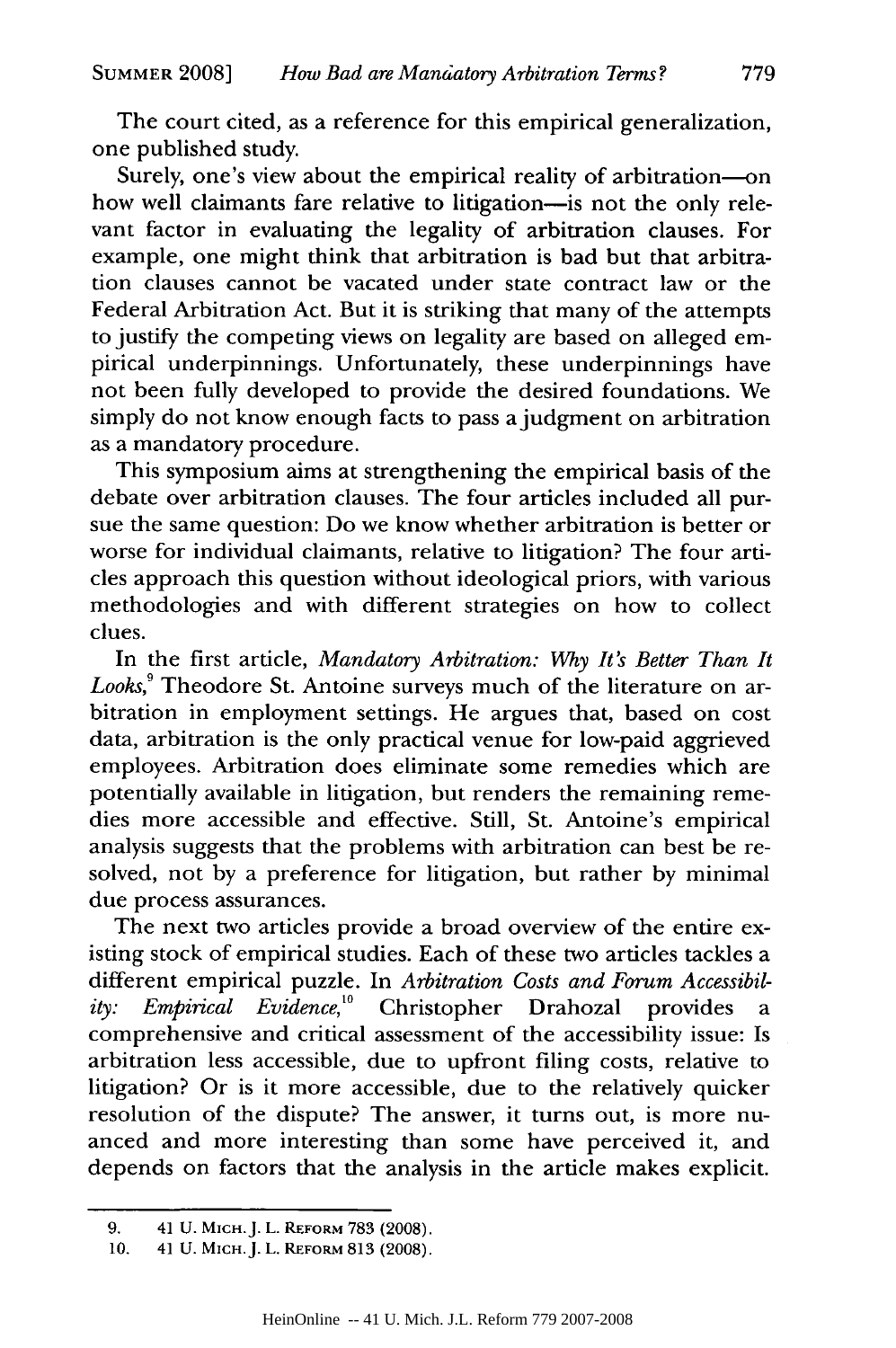[VOL. 41:4

Drahozal also highlights the important empirical inquiry into the comparative success of class arbitration.

In his article *From Court-Surrogate to Regulatory Tool: Re-Framing the Empirical Study of Employment Arbitration,"* Mark Weidemaier explores the other "big" question regarding arbitration versus litigation: Do arbitration outcomes vary systematically from litigation outcomes? Do claimants win more or less often? Do they get higher or lower awards, on average? Are outcomes reached faster? Of course, underlying this empirical comparison lies a fundamental methodological problem of "filtering"—the cases in which the outcomes are being compared are not necessarily comparable because of "selection" problems. Parties who arbitrate might differ systematically from parties who litigate, and within each procedure there are different factors that force cases to settle and thus to "exit" the outcome sampling pool. Weidemaier surveys prior studies that compared outcomes and examines the perceived regularity that plaintiffs win more often in arbitration, but the size of awards is also smaller. He explores some concrete implications of the selection problems to this perceived regularity. He also notes, in the employment context, that internal dispute resolution procedures add an important and otherwise overlooked layer of filtering that has immediate implications for the empirical comparison between arbitration and litigation.

Finally, the fourth article in this symposium provides a new empirical study of the use of arbitration clauses by large corporations. In *Arbitration's Summer Soldiers: An Empirical Study of Arbitration Clauses in Consumer and Nonconsumer Contracts*,<sup>12</sup> Theodore Eisenberg, Geoffrey Miller, and Emily Sherwin compare the contracts issued by big public corporations to their consumers with the ones that they use in their business dealings. This comparison is telling, because terms in negotiated business agreements are not likely to be unconscionable. If the same terms are offered to consumers or employees, there is a lesser basis to object to them. In fact, in his *Oblix Inc. v. Wienicki* decision cited above, Judge Easterbrook suggested this precise logic: "Businesses regularly agree to arbitrate their disputes with each other; giving employees the same terms and forum (the AAA) that a firm deems satisfactory for commercial dispute resolution is not suspect."<sup>13</sup>

Again, Judge Easterbrook's statement is based on an empirical conjecture, which Eisenberg et al. set out to explore. They report a

<sup>11. 41</sup> U. Місн. J. L. REFORM 843 (2008).

<sup>12. 41</sup> U. MICH. J. L. REFORM 871 (2008).

<sup>13. 374</sup> **F.3d** at 491.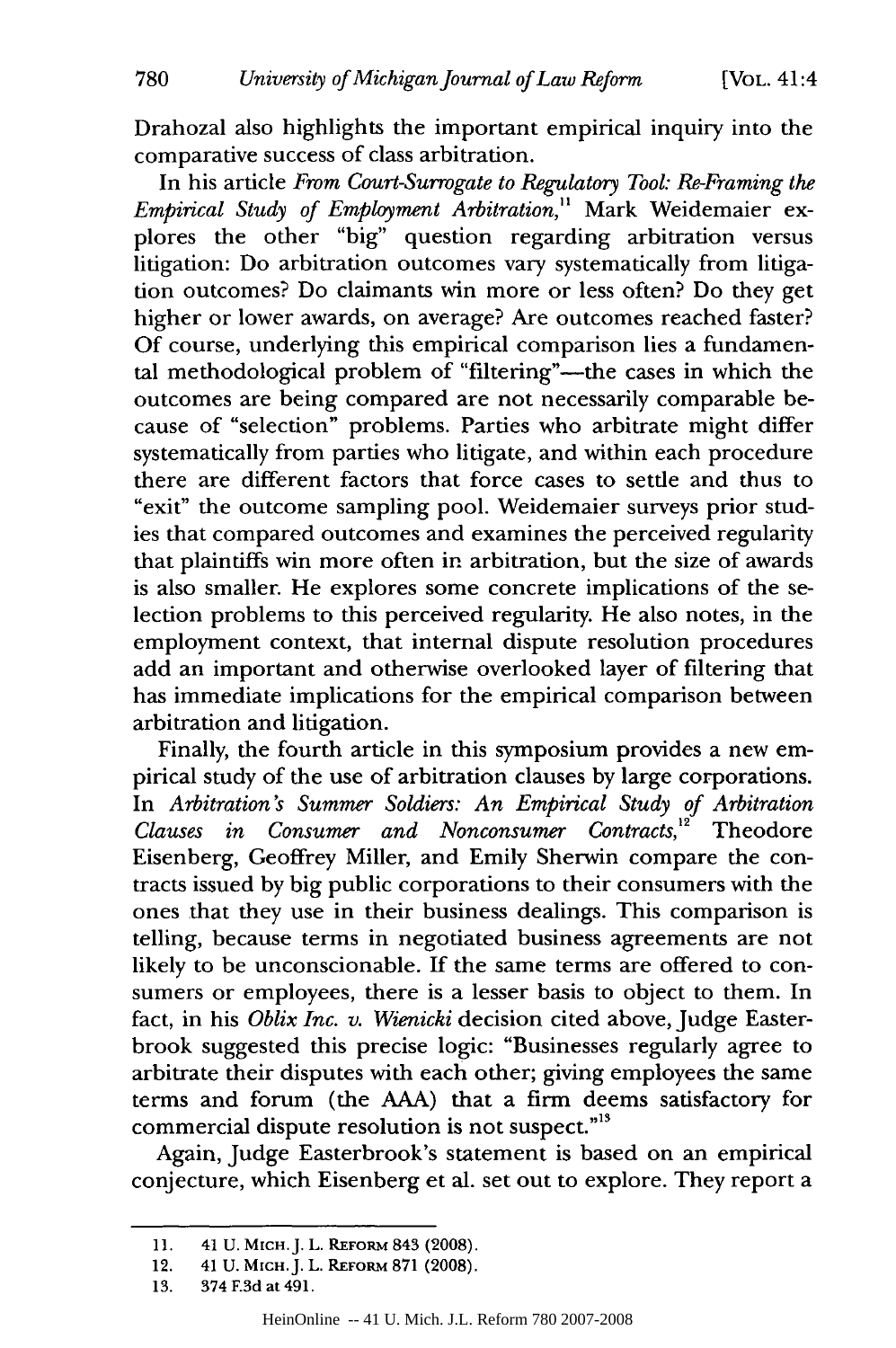striking regularity: arbitration clauses are used much more often in consumer contracts than in business dealings. One possible interpretation of this finding, suggested in their article, is that the arbitration clauses are used as a bar to class claims. Of course, one might subscribe to a different interpretation, that the difference in the complexity of the dealings and the economic stakes is the reason for different dispute resolution procedures. Still, regardless of the interpretation placed on this finding, if it is indeed general it suggests an empirical pattern that was previously overlooked.

This symposium was presented in the 2008 Annual Meeting of the Contracts Section of the American Association of Law Schools. Indeed, studying the unconscionability of arbitration terms has become a standard feature of first-year contracts courses. This is perhaps one of the hotter topics in today's contract law and policy. Contractual rights, as they are enforced by contract law, might have substantially different values depending on the venue through which they can be vindicated. It is hard to predict how these values differ, but hopefully this symposium will inform some of these predictions.

781